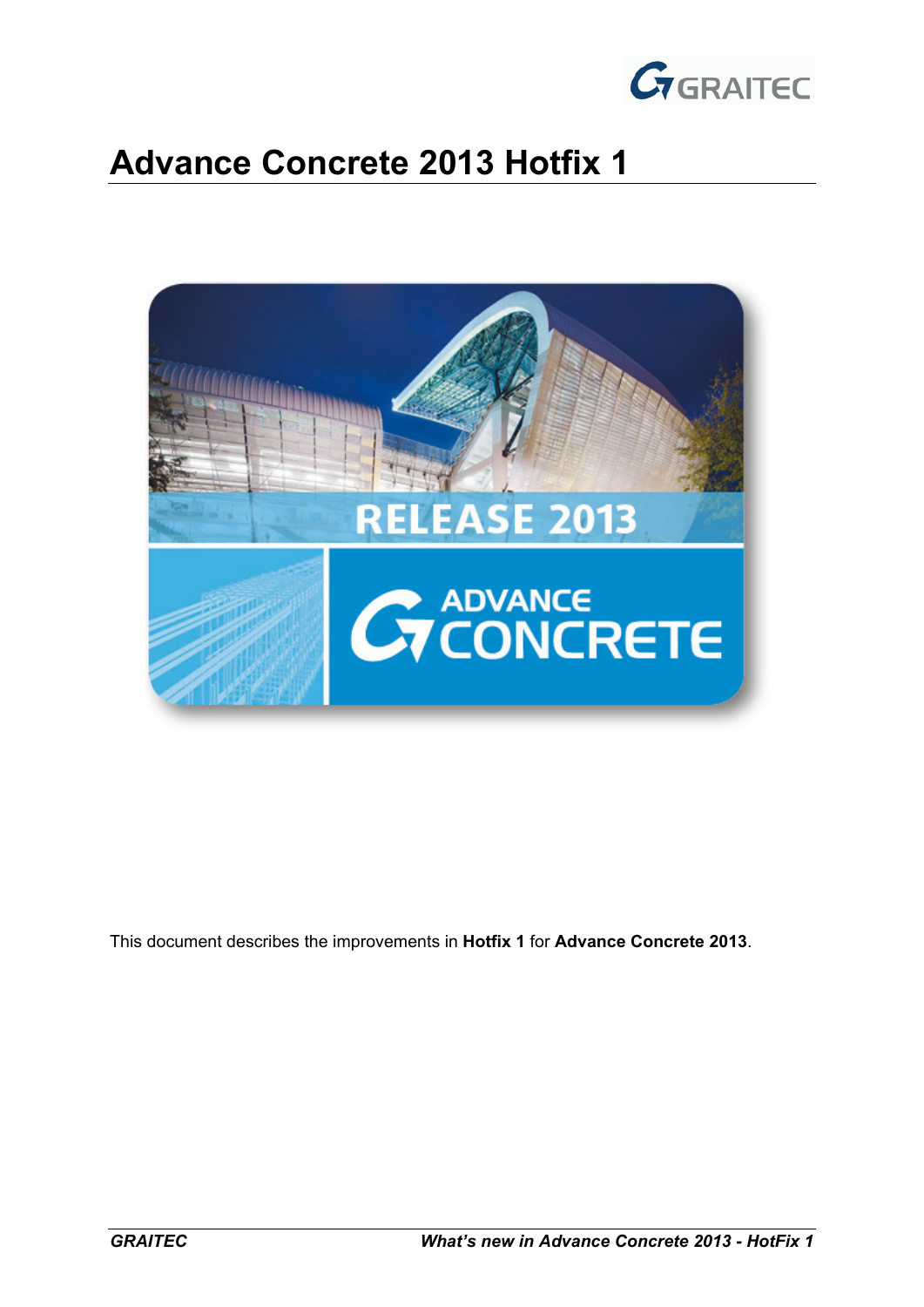

## **GENERAL**

- Several GUI translation corrections
- Cosmetic GUI corrections
- Adjustments for the "Education" license package
- Startup dialog (version selection dialog) Correct behavior for the "Don't show this dialog again" checkbox
- Some missing tooltips added
- Small adjustment for the default country settings
- Correct behavior of the "Disable Smartbar" option
- Command "Selection by type" leads to a crash in some cases
- Default: A new project is created as a single drawing project (same behavior like in all previous AC versions)
- Several improvements for snap points

## **MODEL**

- Modify Advance Concrete structural elements with Chamfer and Fillet are now possible
- Convert a T-shaped beam to ACIS
- Representation of round piles
- Wall opening symbols changes during the creation of the opening
- Wall opening symbol modifications afterwards
- Door symbol representation
- Crash creating a slab opening

## **DRAWINGS**

- Unwanted messages in the command line creating a top/bottom view
- Crash in a specific model after creating a plan view
- Intersection dimension group box too large
- Intersection dimension placed a dimension on a slab symbol and snap lines
- Level dimension incorrect representation for "inverse"
- Performance improvement placing an associative dimension
- Some dimension lines are visible in other drawings
- Crash changing the dimension scale
- Crash using an associative dimension on a drawing with "inches"
- Display behavior for dimensions with the commands "show" and "hide"
- Incorrect calculation of section drawings after some modifications in the drawing properties
- Crash in some cases during the creation of a top/bottom view
- Incorrect behavior of unlinked / linked drawings after renaming the drawings
- Update information adjustments for all drawing types
- Changes in the grid properties require a drawings update
- Crash during drawing update in some specific DWG files
- Crash during the drawing update with grouped drawings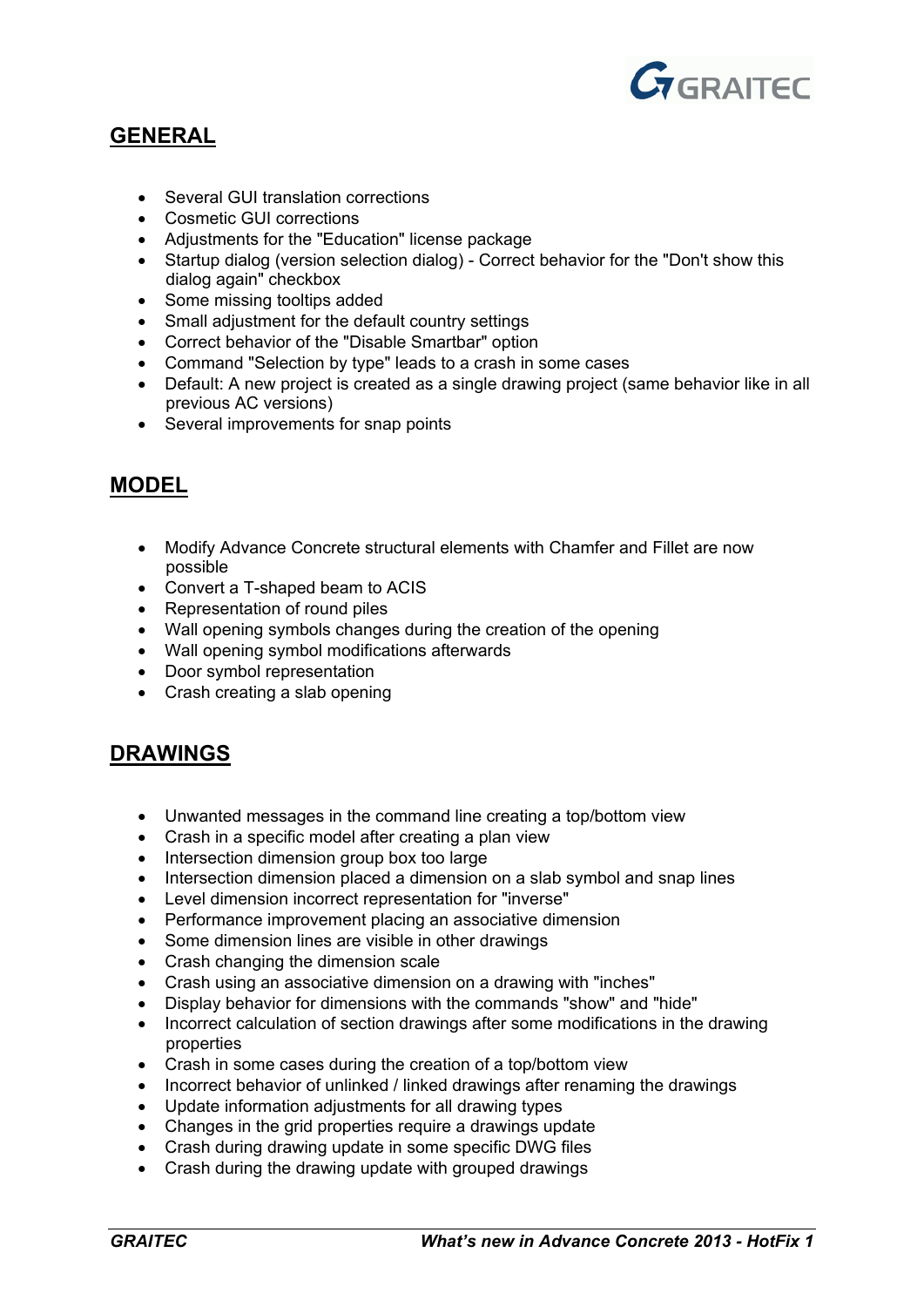

#### **REINFORCEMENT**

- Preview in quantitative distribution properties
- Visibility issue for a rectangular bar during the bar creation
- Edit a bar add a segment corrected
- Incorrect quantity for a bar after changing the linear distribution type
- Error message changing a definition for a distribution from bent fabric to a bar
- Point bars with different diameters have the same bar mark after creation
- Representation 8 for mesh row not correct after changing some of the settings
- Crash in the bent fabrics properties
- Empty sorting fields in the bar list properties
- Crash during the bar list creation
- Crash changing the scale for a list in the layout
- Performance placing rebar symbols increased
- Hook representation for pin bars
- Rebar notes also for quantitative distributions
- Arrangement of symbols after changing the overlapping of a fabrics row
- Quantity for fabrics row with a quantitative distribution
- Crash changing the bar definition for a free distribution
- Text position for the rake symbol
- Empty attribute list during the creation of a new rebar symbol
- Missing some default sketch points for the dynamic rebar solutions
- Crash during the creation of a rebar drawing from elements with dynamic rebar solutions

## **LAYOUTS**

- Error messages during the layout update in some specific DWG files
- Create a new plan (layout) does not work correctly
- Some XREFs are not correctly updated in the layouts
- Layout properties: empty list of views in some cases
- Changes made in the layout properties are not saved with the DWG file
- Display issue with simplified viewport option
- Update a layout resizes the viewports
- Crash when double clicking inside a viewport
- Performance improvements opening and activating a layout